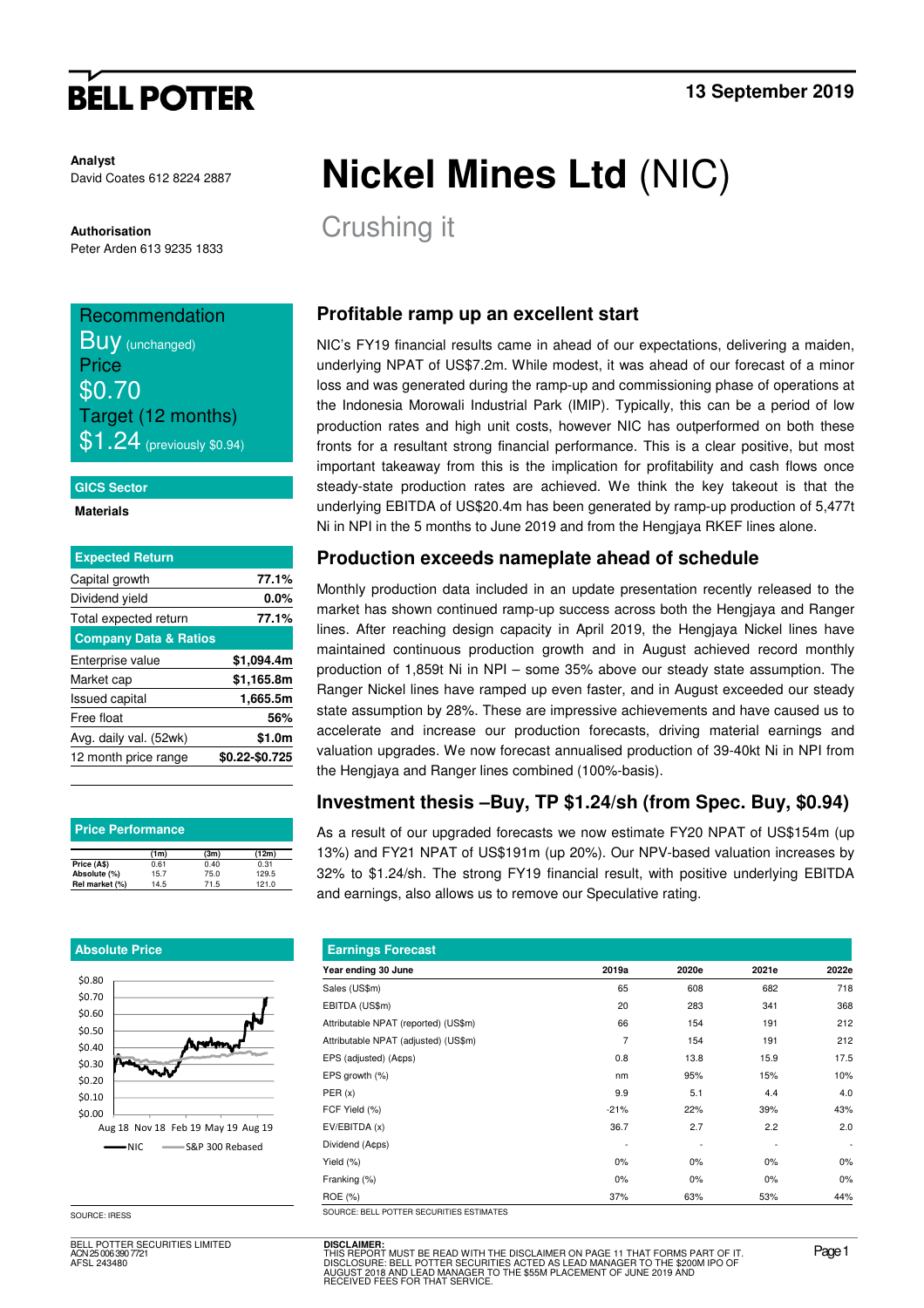# **Crushing it**

# **FY19 financial result points to strong metrics ahead**

NIC's FY19 financial results came in ahead of our expectations, delivering a maiden, underlying NPAT of US\$7.2m. While modest, it was ahead of our forecast of a minor loss and was generated during the ramp-up and commissioning phase of operations at the IMIP. Typically, this can be a period of low production rates and high unit costs, however NIC has outperformed on both these fronts for a resultant strong financial performance. This is a clear positive, but most important takeaway from this is the implication for profitability and cash flows once steady-state production rates are achieved.

The FY19 result is NIC's first following the commencement of production from its 60% owned Hengjaya Nickel project and its 17%-owned Ranger Nickel project (increased to 60% post period-end). Some de-construction of the result is required as it includes revenues that have been reported in part on a consolidated basis (ie to the top line) and on an equity accounted basis (ie ~US\$14m excluded from the revenue line and reflected only through its ~US\$2.6m contribution to operating profit). Our revenue estimate also included sales from the ramp-up of Ranger Nickel lines, sales from which were not actually booked until post period-end (~US\$4m). The result also includes a non-cash accounting item (US\$57m) reflecting fair value movements in the carrying value of NIC's interest in the Hengjaya Nickel project during FY19, for a reported NPAT of US\$65.5m.

Adjusting for this, NPAT came in ahead of our estimates, largely on the absence of a US\$6m tax expense, which we had conservatively included on the assumption that the tax concessions would become effective in the first full year of production (i.e. FY20, not FY19). These differences largely account for the variances in our estimates

| Table 1 - NIC Financial result summary |                  |                         |                                |                             |                    |                    |  |  |  |  |
|----------------------------------------|------------------|-------------------------|--------------------------------|-----------------------------|--------------------|--------------------|--|--|--|--|
| <b>Financials (Consolidated basis)</b> | Jun-17<br>Actual | <b>Jun-18</b><br>Actual | <b>Jun-19</b><br><b>Actual</b> | <b>Jun-19</b><br><b>BPe</b> | Variance<br>vs BPe | Variance<br>vs pcp |  |  |  |  |
| Revenue (US\$m)                        | 8.6              | 13.6                    | 64.9                           | 84.6                        | $-23%$             | 379%               |  |  |  |  |
| EBITDA (US\$m)                         | $-3.3$           | $-1.6$                  | 20.4                           | 24.5                        | $-17%$             | $-1415%$           |  |  |  |  |
| NPAT underlying (US\$m)                | $-3.8$           | $-3.3$                  | 7.2                            | $-1.0$                      | $-791%$            | $-318%$            |  |  |  |  |
| NPAT reported (US\$m)                  | $-3.8$           | $-3.3$                  | 65.5                           | $-1.0$                      | -6383%             | $-2079%$           |  |  |  |  |
| EPS reported (Ac/sh)                   | $-1.6$           | $-0.9$                  | 7.1                            | $-0.1$                      | $-7166%$           | $-846%$            |  |  |  |  |
| Dividend (Ac/sh)                       | 0.0              | 0.0                     | 0.0                            | 0.0                         | na                 | na                 |  |  |  |  |
| Free cash flow (US\$m)                 | $-0.03$          | $-58.92$                | $-136.50$                      | $-97.5$                     | 40%                | 132%               |  |  |  |  |
| Cash balance (US\$m)                   | 0.3              | 0.8                     | 49.0                           | 71.4                        | $-31%$             | 5975%              |  |  |  |  |
| Debt (US\$m)                           | 5.4              | $0.0\,$                 | 4.2                            | 0.0                         | na                 | na                 |  |  |  |  |
| Production, costs, prices              |                  |                         |                                |                             |                    |                    |  |  |  |  |
| Ni in NPI (t, Consolidated)            | $\mathbf 0$      | $\mathbf 0$             | 5,788                          | 5,788                       | $0\%$              | na                 |  |  |  |  |
| Ni in NPI (t, Attributable)            | $\mathbf 0$      | $\mathbf 0$             | 3,339                          | 3,339                       | 0%                 | na                 |  |  |  |  |
| AIC (US\$/t)                           | \$0              | \$0                     | \$8,125                        | \$8,125                     | 0%                 | na                 |  |  |  |  |
| Nickel price (US\$/t)                  | \$10,141         | \$12,456                | \$12,343                       | \$12,343                    | 0%                 | $-1%$              |  |  |  |  |

### **Table 1 - NIC Financial result summary**

SOURCE: COMPANY DATA AND BELL POTTER SECURITIES ESTIMATES

### **Key takeaway**

We think the key takeout is that the underlying EBITDA of US\$20.4m has been generated by ramp-up production of 5,477t Ni in NPI in the 5 months to June 2019 from the Hengjaya RKEF lines alone. Keeping in mind that:

- Production in July and August has since ramped up ahead of forecast; and
- Both the Hengjaya and Ranger Lines achieved production ahead of nameplate in the month of August;

We are of the view that profitability and cash flows for NIC are off to a very strong start.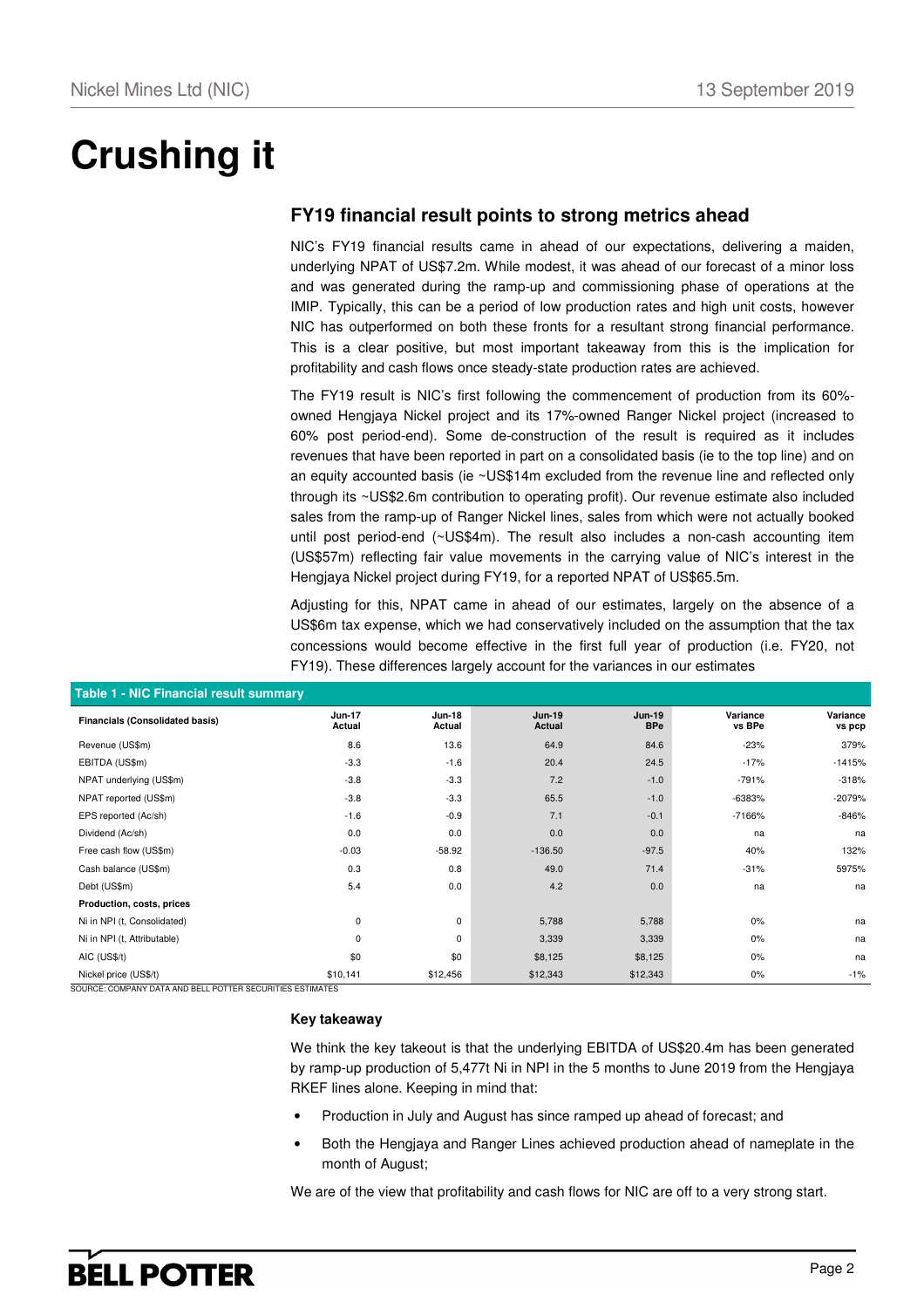### **Production reaches nameplate 1 month ahead of schedule – and exceeds it**

Monthly production data included in an update presentation recently released to the market has shown continued ramp-up success across both the Hengjaya and Ranger lines.

After reaching design capacity of 1,250t Ni in NPI in April 2019, the Hengjaya Nickel lines have maintained continuous monthly production growth through to August 2019, when record monthly production of 1,859t Ni in NPI was achieved – some 35% above our steady state assumption of 1,375t Ni in NPI per month (i.e. 2,750t combined).

The Ranger Nickel lines, after commencing production on 31 May 2019, rapidly increased production well ahead of schedule. We had been looking for 80% of steady state in August 2019 and this level was exceeded in July. Similarly we had been looking for 100% of steady state by end September 2019, yet this has been exceeded by 28% in the month of August 2019 – an impressive achievement.

The upshot is that the combined NPI production from the Hengjaya and Ranger lines has comfortably exceeded our ramp-up forecasts and our modelled, steady state production has been reached one month ahead of an already accelerated schedule.



#### **Grade and throughput driving outperformance**

While we do not yet have the detailed production data to see what is driving the outperformance, quarterly production data released through to end June 2019 indicated that higher Ni in NPI grades are accounting for some, but not all of, the outperformance. This implies that throughput is also likely being achieved ahead of forecasts and contributing to the additional nickel units.

We have previously upgraded our FY20 production forecasts due to the high Ni in NPI grades reported in the first 6 months of production. These grades have not only been maintained but it now appears throughput is also ahead of our expectations. The quantum and consistency of the production outperformance has led us to increase our forecast production levels beyond FY20 and into the medium term.

We are now forecasting annualised production of 39-40kt Ni in NPI from the Hengjaya and Ranger lines combined (100%-basis), equating to 23-24kt Ni in NPI attributable to NIC (60%).

### **Production outperformance sending costs lower – potential for 5-10% reductions**

The other data points released with the recent presentation included cash costs for the month of July. With the improved production performance and a high proportion of fixed costs, the result was a commensurate decrease in cash costs. While we do not yet incorporate major cost reductions into our forecasts, we can see potential for cash cost reductions of the order of 5-10%. This would flow directly through to our valuation and EBITDA forecasts – as per our sensitivity analysis (Tables 5 and 6, p6).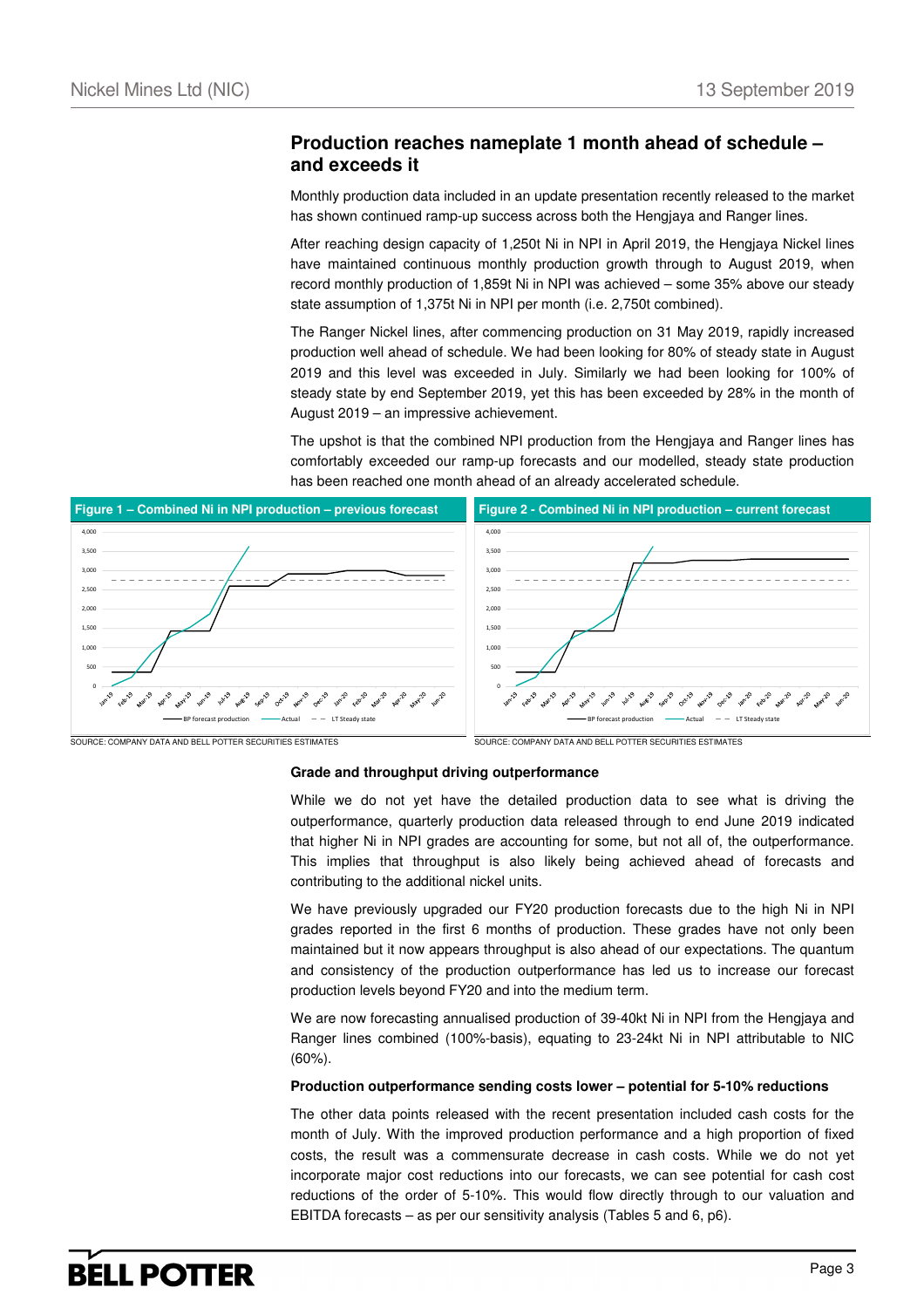### **Option agreement extension**

NIC also recently announced amendments to the terms of its Collaboration and Subscription Agreement (CSA) covering the Hengjaya Nickel Lines (HNI) with its operating partner, Shanghai Decent Investment (SDI) as follows:

- 1) NIC has agreed to limit its contractual option to further equity interest in HNI to a maximum of 80% (previously 100%); and
- 2) Extended the option period during which NIC can acquire further equity interest in HNI to 30 November 2020 (previously 31 January 2020).

These changes align the terms of the CSA governing the HNI partnership with those governing the RNI partnership.

In our view both these changes are in NIC's interests. There is a good argument that SDI keeping some 'skin in the game' in both projects is preferable to NIC holding 100% ownership – notwithstanding that there are comprehensive terms around parity of service across all RKEF lines at the IMIP spelt out in the CSA's. Secondly, the extension of the period offers greater financial flexibility to NIC in terms the timing and funding of it increasing its interest.

### **Changes to our forecasts**

Beyond updating our forecasts for the FY19 financial result and rolling our model forward, we have made the following changes to our modelled assumptions:

- Increased our Ni in NPI grade assumptions to an average 13.5% for the balance of FY20, reflecting the consistently high Ni in NPI grades being achieved;
- Increased our Ni in NPI grade assumptions to an average 13.0% for FY21 and FY22, again reflecting the actual performance to date. At this point we leave our longer term grade assumption at 11.0% Ni in NPI; and
- Marginally increase our NPI production forecast, reflecting a degree of throughput increase contributing to the production outperformance to date.

We have also updated our ore mining forecasts at the Hengjaya Mine, which had previously been linked to NPI production from the RKEF lines. The outperformance was overstating our ore production, hence the reduction in our FY20 ore mining forecasts.

The Ni in NPI production increases and marginally lower costs drive material earnings and valuation upgrades. We now forecast FY20 NPAT of US\$154m (up 13%) and FY21 NPAT of US\$191m (up 20%). Our NPV-based valuation increases by 32% to \$1.24/sh.

Following the strong FY19 financial result which demonstrated positive underlying EBITDA and profitability, we have also removed our Speculative Risk rating. Operating cash flows are also positive, although minor. We point out that sales from Ranger were not booked until post period-end and lagging payment terms are reflected in this.

With upside of 77.1% from the last closing price, we retain our Buy recommendation, with a standard risk rating.

Despite the recent share price appreciation, NIC continues to trade on a relatively low FY20 P/E of just 5.1x – in our view good value for what is in many respects a high growth industrial story.

The net impact of these changes are summarised in the table overleaf: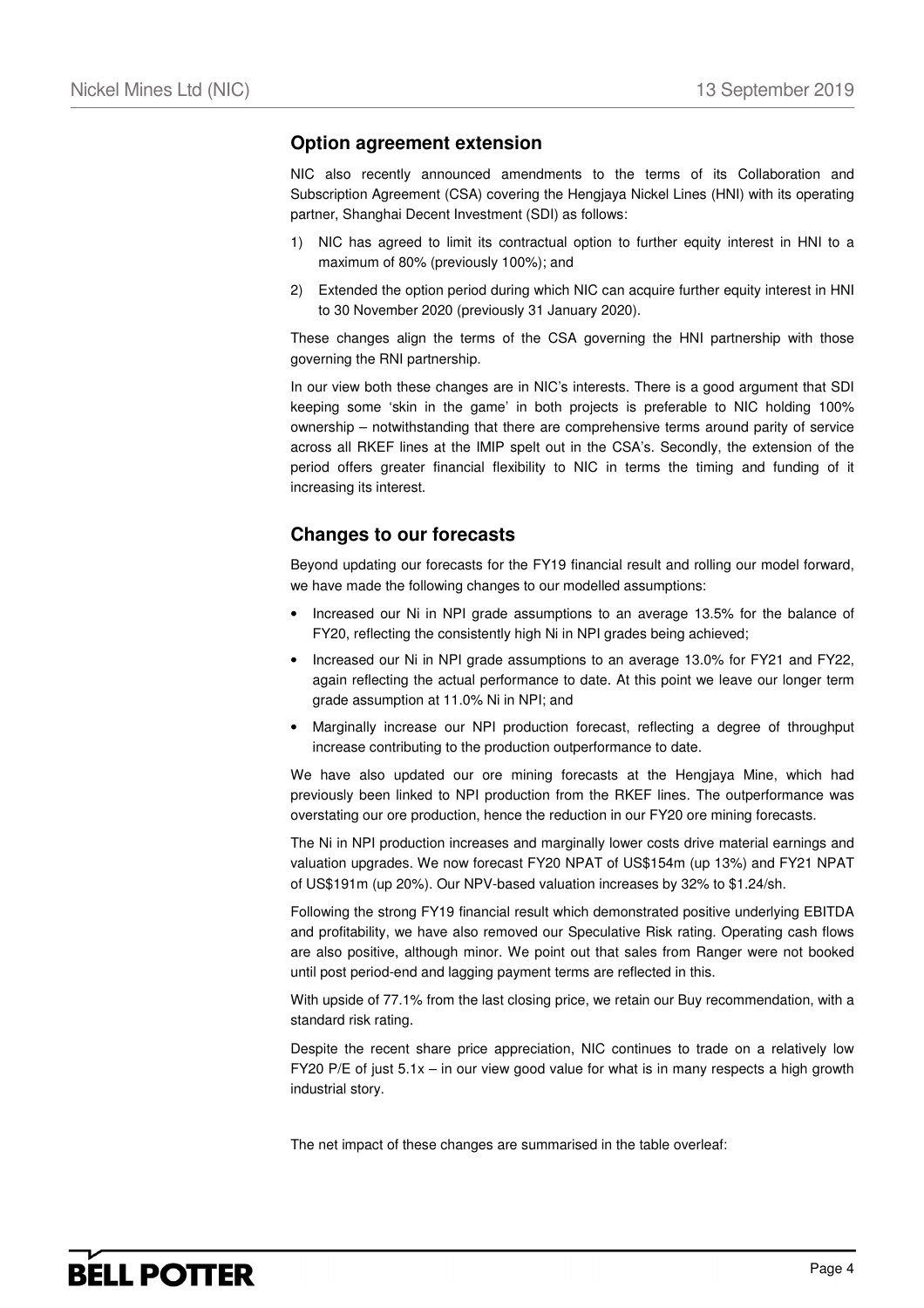| Table 2 - Changes to our FY forecasts |                |               |               |                          |               |               |               |               |               |  |
|---------------------------------------|----------------|---------------|---------------|--------------------------|---------------|---------------|---------------|---------------|---------------|--|
|                                       | Previous       |               |               | <b>New</b>               |               |               | Change        |               |               |  |
| Year end 30 June                      | <b>Jun-20</b>  | <b>Jun-21</b> | <b>Jun-22</b> | <b>Jun-20</b>            | <b>Jun-21</b> | <b>Jun-22</b> | <b>Jun-20</b> | <b>Jun-21</b> | <b>Jun-22</b> |  |
| Prices & currency                     |                |               |               |                          |               |               |               |               |               |  |
| Nickel price (US\$/lb)                | 6.80           | 7.45          | 7.85          | 6.80                     | 7.45          | 7.85          | 0%            | 0%            | 0%            |  |
| Nickel price (US\$/t)                 | 14,991         | 16,424        | 17,306        | 14,991                   | 16,424        | 17,306        | $0\%$         | $0\%$         | 0%            |  |
| <b>US\$/A\$</b>                       | 0.70           | 0.72          | 0.73          | 0.70                     | 0.72          | 0.73          | 0%            | $0\%$         | 0%            |  |
| <b>Production &amp; costs</b>         |                |               |               |                          |               |               |               |               |               |  |
| Ore mined (Mt, 100%)                  | 1,620,252      | 1,564,545     | 1,564,545     | 1,170,000                | 1,560,000     | 1,560,000     | $-28%$        | $0\%$         | 0%            |  |
| Nickel in ore (t, 100%)               | 29,165         | 28,080        | 28,080        | 21,060                   | 28,080        | 28,080        | $-28%$        | 0%            | $0\%$         |  |
| Nickel in ore (attributable)          | 20,475         | 17,690        | 15,725        | 14,742                   | 17,690        | 15,725        | $-28%$        | 0%            | $0\%$         |  |
| RKEF NPI production (t, 100%)         | 280,000        | 300,000       | 300,000       | 290,808                  | 304,615       | 304,615       | 4%            | 2%            | 2%            |  |
| Contained nickel (t, 100%)            | 34,175         | 33,000        | 33,000        | 39,190                   | 39,600        | 39,600        | 15%           | 20%           | 20%           |  |
| Contained nickel (t, attributable)    | 20,505         | 19,800        | 19,800        | 23,514                   | 23,760        | 23,760        | 15%           | 20%           | 20%           |  |
| Cash costs (US\$/t Ni)                | 7,779          | 7,922         | 8,120         | 7,731                    | 7,873         | 8,070         | $-1%$         | $-1%$         | $-1%$         |  |
| AISC (US\$/t Ni)                      | 7,922          | 8,073         | 8,275         | 7,855                    | 7,998         | 8,198         | $-1%$         | $-1%$         | $-1%$         |  |
| Earnings                              |                |               |               |                          |               |               |               |               |               |  |
| Revenue (attributable, US\$m)         | 333            | 347           | 362           | 368                      | 411           | 429           | 11%           | 18%           | 18%           |  |
| EBITDA (attributable, US\$m)          | 151            | 171           | 183           | 170                      | 204           | 219           | 12%           | 20%           | 20%           |  |
| NPAT (reported, attributable, US\$m)  | 136            | 158           | 176           | 154                      | 191           | 212           | 13%           | 20%           | 20%           |  |
| EPS (reported) (Acps)                 | 12             | 12            | 13            | 14                       | 16            | 17            | 13%           | 31%           | 30%           |  |
| PER(x)                                | 5.7            | 5.7           | 5.2           | 5.1                      | 4.4           | 4.0           | (0.7)         | (1.3)         | (1.2)         |  |
| EPS growth (%)                        | nm             | $0\%$         | 10%           | 95%                      | 15%           | 10%           | nm            | 15%           | $0\%$         |  |
| DPS (Acps)                            | $\overline{a}$ | $\sim$        |               | $\overline{\phantom{a}}$ | $\sim$        |               | na            | na            | na            |  |
| Yield                                 | 0%             | 0%            | 0%            | 0%                       | 0%            | 0%            | 0%            | 0%            | 0%            |  |
| NPV (A\$/sh)                          | 0.94           | 1.16          | 1.27          | 1.24                     | 1.43          | 1.56          | 32%           | 23%           | 23%           |  |
| Price Target (A\$/sh)                 | 0.94           |               |               | 1.24                     |               |               | 32%           |               |               |  |

SOURCE: COMPANY DATA AND BELL POTTER SECURITIES ESTIMATES

# **Upcoming catalysts**

Upcoming catalysts for NIC include:

- Further production updates on ramp-up of the Hengjaya and Ranger Nickel RKEF lines. Both the Hengjaya and Ranger lines have now achieved nickel production above nameplate and our long-term steady state assumptions in August 2019. Ongoing updates will reinforce the sustainability of these production levels;
- The release of NIC's September 2019 quarterly production and cost report, around late October 2019; and
- Indications on the timing of the acquisition of a further 20% interest (to lift ownership to 80%) in the Hengjaya and Ranger projects.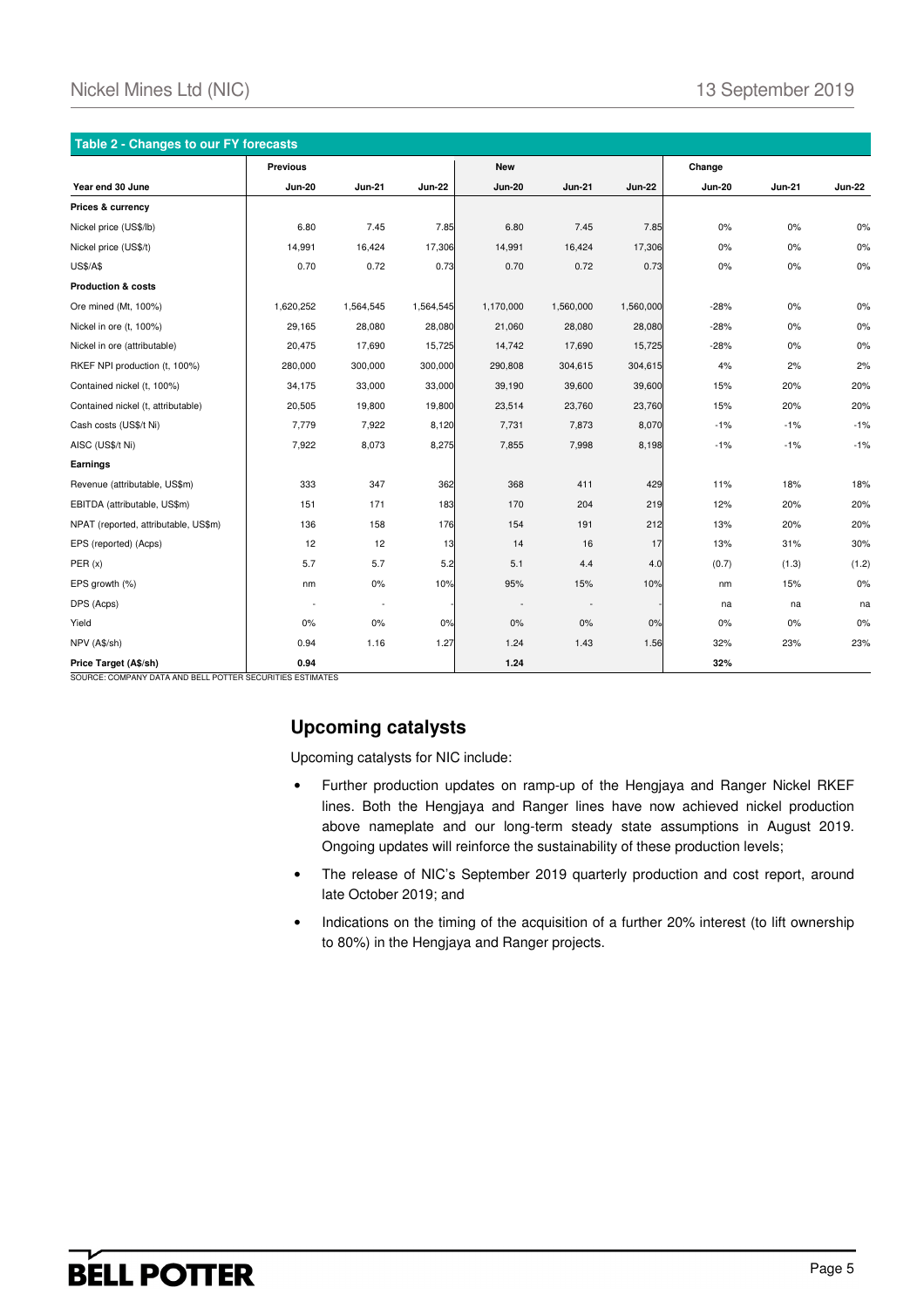### **NIC valuation and key metrics at spot prices**

Below we have provided a summary of key metrics and our valuation for NIC at current spot prices of US\$8.23/lb Ni (US\$18,150/t) and AUD:USD exchange rate of 0.68.

NIC presents as attractively valued at spot prices, on a forward P/E of 3.4x (vs base case of 4.5x) and the fully diluted valuation of \$1.64/sh offers upside of 134% from the last closing price.

| Table 3 – Attributable data – Nickel Mines Ltd at spot prices |       |       |       |       |       |       |  |  |
|---------------------------------------------------------------|-------|-------|-------|-------|-------|-------|--|--|
| Year ending 30 June                                           | Unit  | 2018a | 2019a | 2020e | 2021e | 2022e |  |  |
| Revenues                                                      | US\$m | 10.8  | 52.0  | 440.8 | 465.2 | 473.8 |  |  |
| <b>EBITDA</b>                                                 | US\$m | (1.2) | 13.5  | 242.7 | 258.8 | 264.2 |  |  |
| <b>NPAT</b>                                                   | US\$m | (3.3) | 65.5  | 226.6 | 246.8 | 260.4 |  |  |
| Net distributable cash flow                                   | US\$m | 0.0   | 44.4  | 227.1 | 225.1 | 233.1 |  |  |
| EV/EBITDA                                                     | x     | nm    | 58.0  | 3.1   | 2.9   | 2.8   |  |  |
| PER.                                                          | X     | nm    | 9.9   | 3.4   | 3.2   | 3.0   |  |  |
| P/FCF                                                         | x     | nm    | nm    | nm    | 3.5   | 3.4   |  |  |

SOURCE: BELL POTTER SECURITIES ESTIMATES

| Valuation                  | <b>Now</b> |        | $+12$ months |        |
|----------------------------|------------|--------|--------------|--------|
| Sum-of-the-parts           | A\$m       | A\$/sh | A\$m         | A\$/sh |
| RKEF (NPV12)               | 2.071.3    | 1.24   | 2.429.0      | 1.46   |
| Hengjaya Mine (NPV12)      | 63.9       | 0.04   | 76.3         | 0.05   |
| Other exploration          | 25.0       | 0.02   | 25.0         | 0.02   |
| Corporate overheads        | (18.6)     | (0.01) | (18.8)       | (0.01) |
| Subtotal (EV)              | 2,141.6    | 1.29   | 2.511.5      | 1.51   |
| Net cash (debt)            | 71.4       | 0.04   | 217.2        | 0.13   |
| Total (undiluted)          | 2,213.0    | 1.33   | 2,728.7      | 1.64   |
| Dilutive effect of options |            |        |              |        |
| Add cash from options      |            |        |              |        |
| Total (diluted)            | 2,213.0    | 1.33   | 2.728.7      | 1.64   |

SOURCE: BELL POTTER SECURITIES ESTIMATES

### **Sensitivity Analysis**

The tables below set out a range of valuations (undiluted Enterprise Value, +12 months) and EBITDA (converted to A\$m) we forecast based on varying our nickel price and operating cost (OPEX) assumptions.

| Table 5 – NIC Enterprise Valuation vs nickel price and OPEX sensitivities (A\$m) |             |            |                |  |  |  |  |  |
|----------------------------------------------------------------------------------|-------------|------------|----------------|--|--|--|--|--|
| Nickel price                                                                     | Costs - 10% | <b>BPe</b> | $Costs + 10\%$ |  |  |  |  |  |
| <b>SPOT</b>                                                                      | \$2,701.1   | \$2,511.5  | \$2,321.9      |  |  |  |  |  |
| +10% (US\$8.87/lb LT)                                                            | \$2,448.3   | \$2,271.9  | \$2,095.5      |  |  |  |  |  |
| <b>BPe (US\$8.06/lb LT)</b>                                                      | \$2,079.5   | \$1,903.1  | \$1,726.7      |  |  |  |  |  |
| -10% (US\$7.26/lb LT)                                                            | \$1,710.1   | \$1,533.7  | \$1,357.3      |  |  |  |  |  |
| -20% (US\$6.45/lb LT)                                                            | \$1,323.9   | \$1,147.5  | \$971.1        |  |  |  |  |  |
|                                                                                  |             |            |                |  |  |  |  |  |

SOURCE: BELL POTTER SECURITIES ESTIMATES

| Table 6 - NIC Attributable EBITDA vs nickel price and OPEX sensitivities (A\$m) |              |            |               |  |  |  |  |
|---------------------------------------------------------------------------------|--------------|------------|---------------|--|--|--|--|
| Nickel price                                                                    | Costs $-10%$ | <b>BPe</b> | $Costs + 10%$ |  |  |  |  |
| <b>SPOT</b>                                                                     | \$408.1      | \$380.6    | \$353.1       |  |  |  |  |
| +10% (US\$8.25/lb LT)                                                           | \$362.7      | \$336.7    | \$310.7       |  |  |  |  |
| BPe (US\$8.06/lb LT)                                                            | \$309.6      | \$283.6    | \$257.6       |  |  |  |  |
| -10% (US\$7.26/lb LT)                                                           | \$256.4      | \$230.4    | \$204.5       |  |  |  |  |
| -20% (US\$6.45/lb LT)                                                           | \$198.5      | \$172.5    | \$146.5       |  |  |  |  |

SOURCE: BELL POTTER SECURITIES ESTIMATES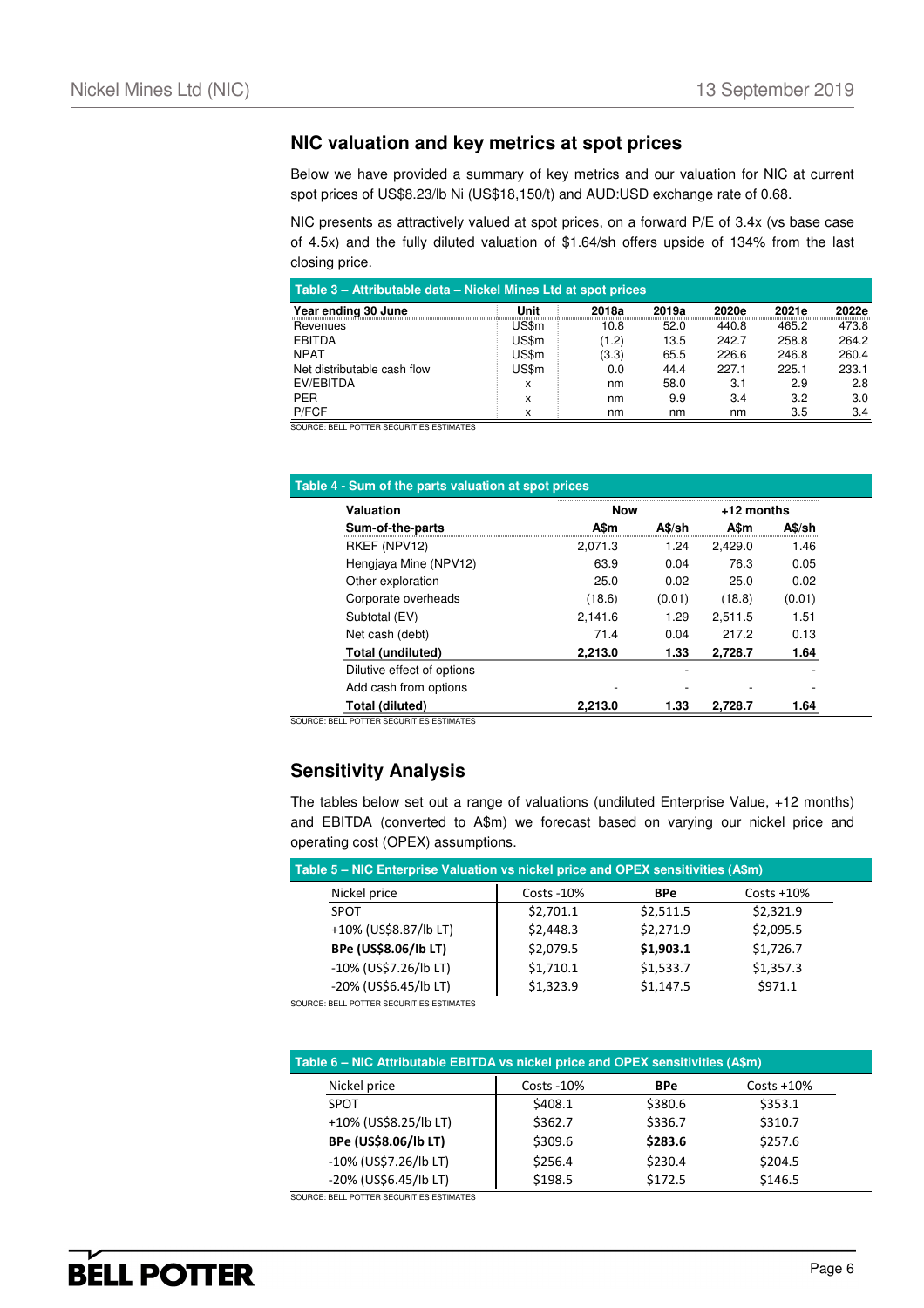

**NIC vs the ASX Metals and Mining Index**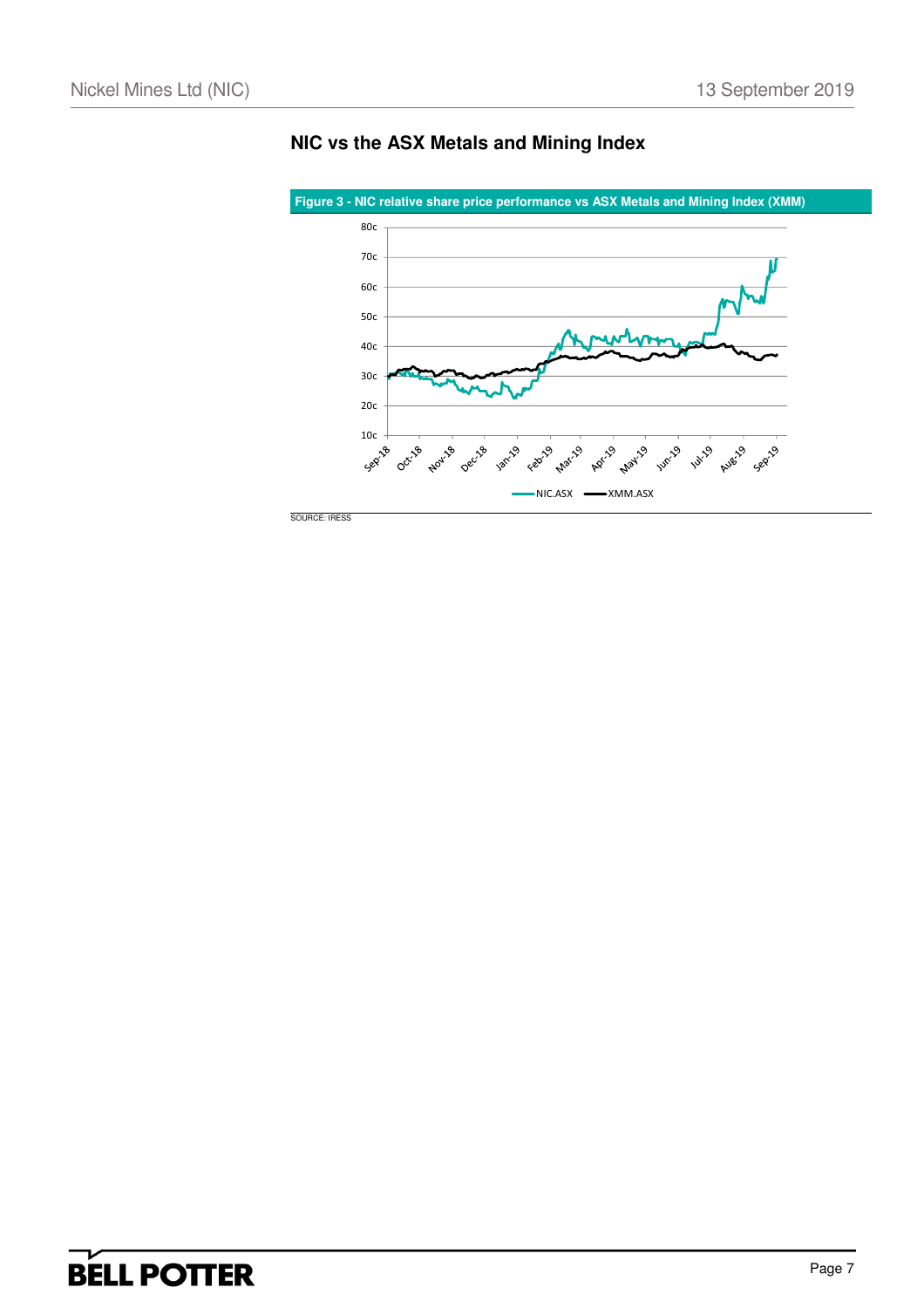# **Nickel Mines Limited (NIC)**

### **Company description: high grade, steady state producer**

Nickel Mines Limited ('Nickel Mines' or 'NIC') is a newly listed ASX company, formed in 2007. Its operations are focused in Central Sulawesi, Indonesia, where it holds a 60% interest two Rotary Kiln Electric Furnace (RKEF) lines (the Hengjaya lines) and a 17% interest in a further two RKEF lines (the Ranger lines) with Shanghai Decent Investments (SDI) a subsidiary of Tsingshan Group, the world's largest stainless steel producer. The RKEF lines are located in an existing, fully integrated stainless steel production facility, the Indonesian Morowali Industrial Park (IMIP), in Central Sulawesi, Indonesia. First production from the Hengjaya Lines was achieved on 31 January 2019 and these exceeded their nameplate production run-rate of 16ktpa nickel in NPI (100% basis) during the June quarter 2019. The Ranger Lines commenced production during the June quarter 2019.

NIC also holds an 80% interest in Hengjaya Mine ('HM'), a high-grade, long-life nickel laterite deposit, also in Central Sulawesi in close proximity to the IMIP. The balance of the asset is owned by NIC's local Indonesian partner. The HM produces Direct Shipping Ore (DSO), the bulk of which is sold into the IMIP facility for the production of Nickel Pig Iron (NPI), a key input into stainless steel production.

### **Investment thesis –Buy, TP \$1.24/sh (from Spec. Buy, \$0.94)**

As a result of our upgraded forecasts we now estimate FY20 NPAT of US\$154m (up 13%) and FY21 NPAT of US\$191m (up 20%). Our NPV-based valuation increases by 32% to \$1.24/sh. The strong FY19 financial result, with positive underlying EBITDA and earnings, also allows us to remove our Speculative rating.

### **Valuation: \$1.24/sh**

Our 12-month forward NIC valuation incorporates DCF models of its attributable interests in the Hengjaya laterite nickel ore mine (HM), a 60% interest in the two Hengjaya Nickel RKEF lines and a 60% interest in the two Ranger Nickel RKEF lines.

We have constructed a discounted cash flow (DCF) model for NIC's attributable interest in these RKEF lines that are in production at Tsingshan's IMIP facility and a DCF calculation for NIC's current 80% interest (declining to 49% from FY2023) in the Hengjaya laterite nickel ore mine.

We also include a notional value for exploration and development projects, an estimate of corporate overhead costs and NIC's last reported net debt position. Our valuation is calculated on a fully diluted basis. Following the latest update, our valuation stands at \$1.24/sh.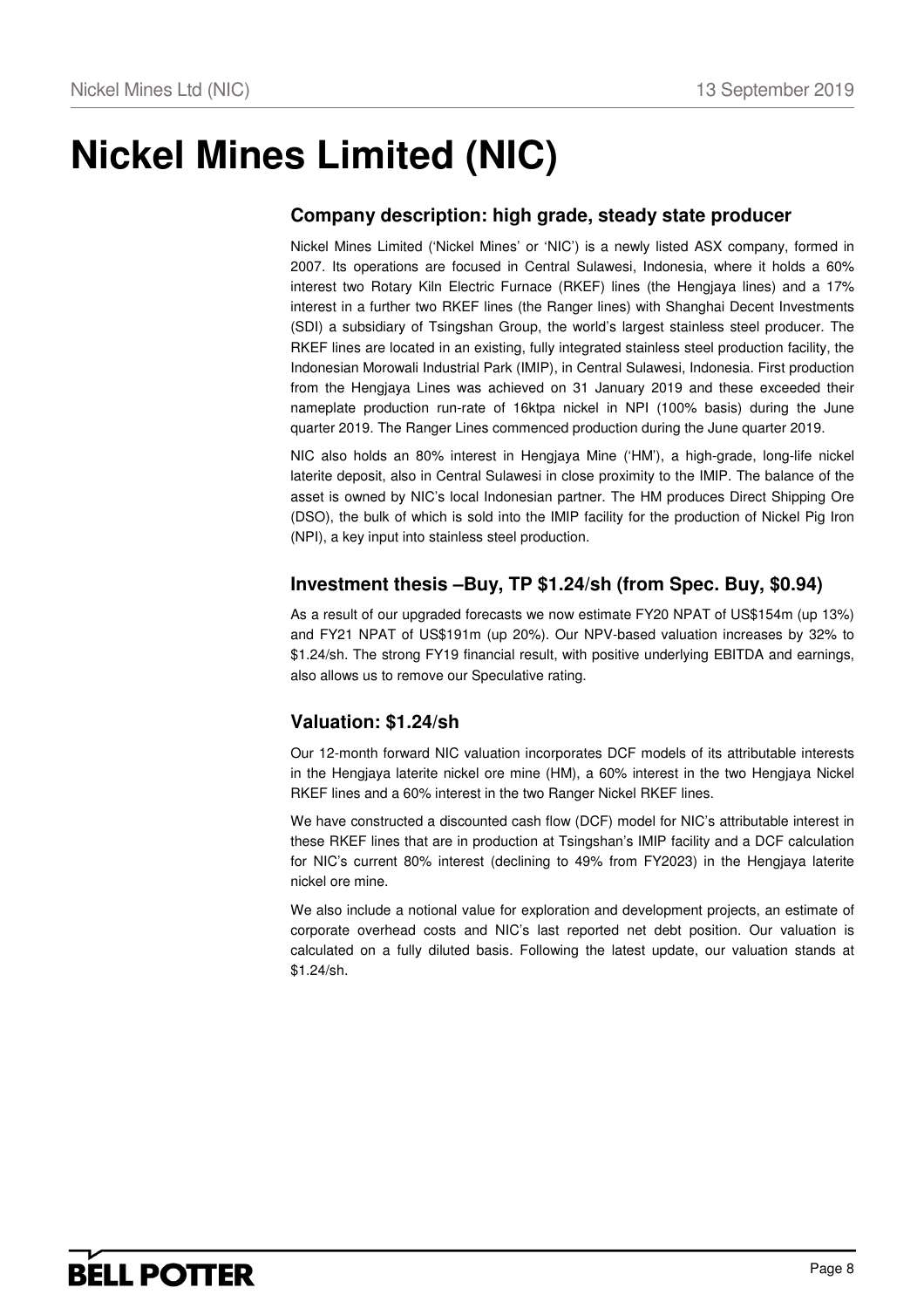### **Risks**

Key risks to our investment case include (but are not limited to):

- **Funding and capital management risks:** Funding and capital management risks can include access to debt and equity finance, maintaining covenants on debt finance, managing dividend payments and managing debt repayments. Exploration and development companies with no sales revenues are reliant on access to equity markets and debt financing to fund the advancement and development of their projects.
- **Operating and development risks:** Mining companies' assets are subject to risks associated with their operation and development. Risks for each company can be heightened depending on method of operation (e.g. underground versus open pit mining) or whether it is a single mine company. Development of mining assets may be subject to receiving permits, approvals timelines or weather events, causing delays to commissioning and commercial production.
- **Operating and capital cost fluctuations:** The cost and availability of exploration, development and mining inputs can fluctuate widely and cause significant differences between planned and actual operating and capital costs. Key operating costs are linked to energy and labour costs as well as access to, and availability of, technical skills, operating equipment and consumables.
- **Commodity price and exchange rate fluctuations:** The future earnings and valuations of exploration, development and producing Resources companies are subject to fluctuations in underlying commodity prices and foreign currency exchange rates.
- **Resource growth and mine life extensions:** The viability of future operations and the earnings forecasts and valuations reliant upon them may depend upon resource and reserve growth to extend mine lives, which is in turn dependent upon exploration success, of which there are no guarantees.
- **Regulatory changes risks:** Changes to the regulation of infrastructure and taxation (among other things) can impact the earnings and valuation of mining companies. NIC's assets are located in Sulawesi, Indonesia, which has in the past implemented regulatory changes related to mining project ownership, fiscal terms and mineral export requirements.
- **Sovereign risks:** Mining companies' assets are subject to the sovereign risks of the jurisdiction within which they are operating. NIC's assets are in Indonesia, a G20 country with one of the largest economies in SE Asia. Its sovereign debt is rated investment grade by the major ratings agencies.
- **Corporate/M&A risks:** Risks associated with M&A activity including differences between the entity's and the market's perception of value associated with completed transactions. NIC is the junior partner co-investing in production assets with a large, privately owned Chinese company. The strength and cohesiveness of this relationship over the long term has the potential to both add and reduce value to the partnership. One of the key mitigating factors in this respect has been the investment of a combined US\$50m by SDI and Wanlu Investments (US\$26m and US\$24m respectively) into NIC equity.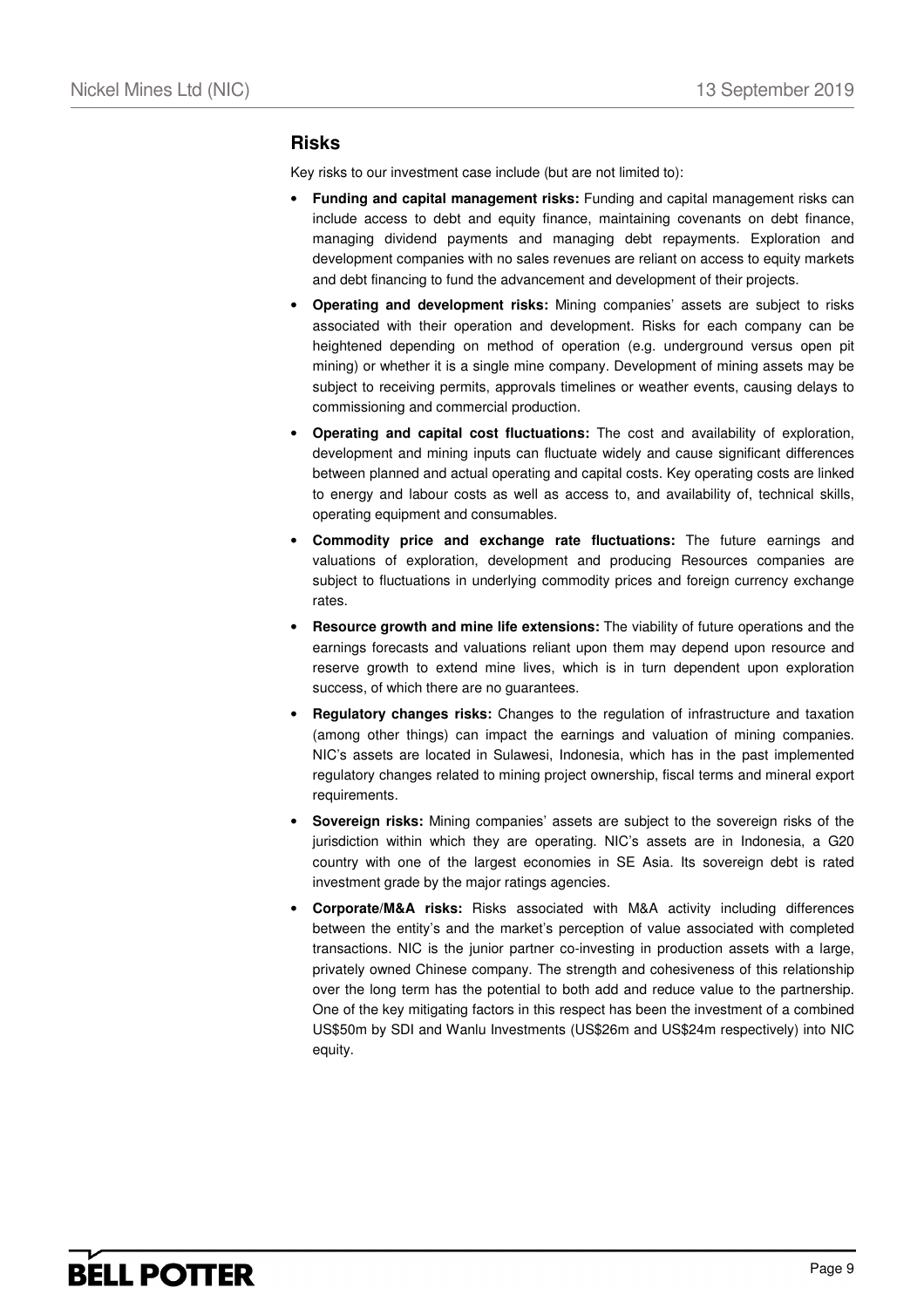# **Nickel Mines Ltd** as at 13 September 2019

# Nickel Mines Ltd (Nickel Mines Ltd (Nickel Mines Ltd (Nickel Mines Ltd (Nickel Mines Ltd Computer) \$1.24 Recommendation Buy Price \$0.70

### **Table 7 - Financial summary**

| <b>PROFIT AND LOSS</b>                                  |                |                                          |                    |                |         |         | <b>FINANCIAL RATIOS</b>                               |               |               |              |                   |                   |               |
|---------------------------------------------------------|----------------|------------------------------------------|--------------------|----------------|---------|---------|-------------------------------------------------------|---------------|---------------|--------------|-------------------|-------------------|---------------|
| Year ending 30 June                                     | Unit           | 2018a                                    | 2019a              | 2020e          | 2021e   | 2022e   | Year ending 30 June                                   | Unit          | 2018a         | 2019a        | 2020e             | 2021e             | 2022e         |
| Revenue                                                 | US\$m          | 13.6                                     | 64.9               | 608.3          | 682.1   | 717.6   | <b>VALUATION</b>                                      |               |               |              |                   |                   |               |
| Expense                                                 | US\$m          | (15.1)                                   | (44.5)             | (325.5)        | (341.5) | (350.0) | Attributable NPAT                                     | US\$m         | (3.3)         | 65.5         | 154.1             | 190.6             | 212.4         |
| <b>EBITDA</b>                                           | US\$m          | (1.6)                                    | 20.4               | 282.8          | 340.6   | 367.6   | Attributable NPAT                                     | A\$m          | (4.4)         | 93.6         | 220.1             | 264.7             | 291.0         |
| Depreciation                                            | US\$m          | (0.1)                                    | (6.8)              | (17.2)         | (18.0)  | (18.0)  | <b>Reported EPS</b>                                   | Ac/sh         | (0.9)         | 7.1          | 13.8              | 15.9              | 17.5          |
| EBIT                                                    | US\$m          | (1.6)                                    | 13.6               | 265.5          | 322.6   | 349.6   | <b>Adjusted EPS</b>                                   | Ac/sh         | (0.9)         | 0.8          | 13.8              | 15.9              | 17.5          |
| Net interest expense                                    | US\$m          | (0.7)                                    | (0.0)              | (3.9)          | (0.4)   | 6.0     | EPS growth                                            | $\%$          | nm            | nm           | 95%               | 15%               | 10%           |
| Unrealised gains (Impairments)                          | US\$m          |                                          | 58.3               | ٠              |         |         | PER                                                   | X             | nm            | 9.9x         | 5.1x              | 4.4x              | 4.0x          |
| Other                                                   | US\$m          |                                          |                    |                |         |         | <b>DPS</b>                                            | Ac/sh         |               |              |                   |                   |               |
| PBT                                                     | US\$m          | (2.3)                                    | 71.9               | 261.7          | 322.2   | 355.7   | Franking                                              | $\%$          | 0%            | 0%           | 0%                | 0%                | 0%            |
| Tax expense                                             | US\$m          | (0.7)                                    | (0.1)              | (2.3)          | (3.6)   | (3.7)   | Yield                                                 | $\%$          | 0%            | 0%           | 0%                | 0%                | 0%            |
| Consolidated profit (loss) for the year                 | US\$m          | (2.9)                                    | 71.8               | 259.3          | 318.6   | 351.9   | FCF/share                                             | Ac/sh         | (16.9)        | (14.7)       | 15.7              | 27.6              | 30.1          |
| Non-Controlling Interest                                | US\$m          | 0.4                                      | 6.3                | 105.3          | 128.0   | 139.5   | FCF yield                                             | $\%$          | $-24%$        | $-21%$       | 22%               | 39%               | 43%           |
| Attributable NPAT (reported)                            | US\$m          | (3.3)                                    | 65.5               | 154.1          | 190.6   | 212.4   | P/FCFPS                                               | X             | $-4.2x$       | $-4.8x$      | 4.4x              | 2.5x              | 2.3x          |
| NPAT (underlying)                                       | US\$m          | (3.3)                                    | 7.2                | 154.1          | 190.6   | 212.4   | EV/EBITDA                                             | x             | $-482.8x$     | 36.7x        | 2.7x              | 2.2x              | 2.0x          |
|                                                         |                |                                          |                    |                |         |         | EBITDA margin                                         | %             | nm            | 31%          | 46%               | 50%               | 51%           |
| <b>CASH FLOW</b>                                        |                |                                          |                    |                |         |         | EBIT margin                                           | $\%$          | nm            | 21%          | 44%               | 47%               | 49%           |
| Year ending 30 June                                     | Unit           | 2018a                                    | 2019a              | 2020e          | 2021e   | 2022e   | Return on assets                                      | $\%$          | $-5%$         | 23%          | 38%               | 34%               | 31%           |
| OPERATING CASHFLOW                                      |                |                                          |                    |                |         |         | Return on equity                                      |               | $-8%$         | 37%          |                   |                   | 44%           |
|                                                         | US\$m          | 13.5                                     | 33.4               | 591.1          | 674.7   | 714.1   | <b>CONTRACTOR</b><br><b>LIQUIDITY &amp; LEVERAGE</b>  | %             |               |              | 63%               | 53%               |               |
| Receipts                                                | US\$m          |                                          | (28.4)             | (286.4)        | (337.5) | (347.9) |                                                       | \$m           |               |              |                   | (364)             | (595)         |
| Payments                                                |                | (21.5)                                   |                    |                |         |         | Net debt (cash)                                       |               |               |              | (157)             |                   |               |
| Tax                                                     | US\$m          |                                          | (1.2)              | 0.1            | (2.3)   | (3.6)   | ND / E                                                | $\%$          | 0%            | 0%           | $-31%$            | $-52%$            | $-66%$        |
| Net interest<br>Other                                   | US\$m<br>US\$m | 0.1<br>(0.3)                             | 0.2                | (3.9)<br>(0.4) | (0.4)   | 6.0     | $ND / (ND + E)$<br>EBITDA / Interest                  | %<br>x        | 0%<br>$-2.4x$ | 0%<br>569.2x | $-45%$<br>73.0x   | $-110%$<br>796.1x | $-190%$<br>nm |
| Operating cash flow                                     | US\$m          | (8.2)                                    | 4.1                | 300.5          | 334.4   | 368.7   |                                                       |               |               |              |                   |                   |               |
| <b>INVESTING CASHFLOW</b>                               |                |                                          |                    |                |         |         | <b>ATTRIBUTABLE DATA - NICKEL MINES LTD</b>           |               |               |              |                   |                   |               |
| Property, plant and equipment                           | US\$m          | (0.7)                                    | (19.5)             | (124.3)        | (2.9)   | (2.9)   | Year ending 30 June                                   | Unit          | 2018a         | 2019a        | 2020e             | 2021e             | 2022e         |
| Mine development                                        | US\$m          |                                          |                    |                |         |         | Revenues                                              | US\$m         | 10.8          | 52.0         | 368.2             | 410.6             | 428.7         |
| Exploration & evaluation                                | US\$m          |                                          |                    | (0.4)          | (0.4)   | (0.4)   | <b>EBITDA</b>                                         | US\$m         | (1.2)         | 13.5         | 170.1             | 204.2             | 219.2         |
| Other<br>Investing cash flow                            | US\$m<br>US\$m | (50.0)<br>(50.7)                         | (121.1)<br>(140.6) | (124.7)        | (3.3)   | (3.3)   | <b>NPAT</b>                                           | US\$m         | (3.3)         | 65.5         | 154.1             | 190.6             | 212.4         |
| Free Cash Flow                                          | US\$m          | (58.9)                                   | (136.5)            | 175.8          | 331.1   | 365.4   | Net distributable cash flow<br>EV/EBITDA              | US\$m<br>x    | 0.0<br>nm     | 44.4<br>58.0 | 173.1<br>4.5      | 172.0<br>3.9      | 188.5<br>3.6  |
|                                                         |                |                                          |                    |                |         |         | PER                                                   | X             | nm            | 9.9          | 5.1               | 4.4               | 4.0           |
| <b>FINANCING CASHFLOW</b>                               |                |                                          |                    |                |         |         | P/FCF                                                 |               | nm            | nm           | nm                | 4.9               | 4.5           |
| Share issues/(buy-backs)                                | US\$m          | 73.9                                     | 183.6              | 39.6           |         |         |                                                       |               |               |              |                   |                   |               |
| Debt proceeds                                           | US\$m          |                                          |                    | 80.0           |         |         | ORE RESERVE AND MINERAL RESOURCE                      |               |               |              |                   |                   |               |
| Debt repayments                                         | US\$m<br>US\$m | (13.2)                                   | (2.0)              |                | (16.0)  | (21.3)  | Hengjaya Nickel Mine (HM)<br><b>Mineral Resources</b> |               |               |              | Mdmt              | % Ni              | t Ni          |
| Distributions to non-controlling interests<br>Dividends | US\$m          |                                          | 15.0               | (103.2)        | (124.0) | (134.6) | Measured                                              |               |               |              | 0.700             | 1.80%             | 12,600        |
| Other                                                   | US\$m          | (1.8)                                    | (10.8)             |                |         |         | Indicated                                             |               |               |              | 15.000            | 1.90%             | 285,000       |
| Financing cash flow                                     | US\$m          | 59.0                                     | 185.8              | 16.4           | (140.0) | (155.9) | Inferred                                              |               |               |              | 22.000            | 1.80%             | 396,000       |
| Change in cash                                          | US\$m          | 0.0                                      | 49.3               | 192.3          | 191.1   | 209.4   | Total                                                 |               |               |              | 38.000            | 1.80%             | 678,000       |
|                                                         |                |                                          |                    |                |         |         |                                                       |               |               |              |                   |                   |               |
| <b>BALANCE SHEET</b>                                    |                |                                          |                    |                |         |         | <b>ASSUMPTIONS - Prices</b>                           |               |               |              |                   |                   |               |
|                                                         |                |                                          |                    |                |         | 2022e   |                                                       |               |               |              |                   | 2021e             | 2022e         |
|                                                         |                |                                          |                    |                |         |         |                                                       |               |               |              |                   |                   |               |
| Year ending 30 June                                     | Unit           | 2018a                                    | 2019a              | 2020e          | 2021e   |         | Year ending 30 June avg                               | Unit          | 2018a         | 2019a        | 2020e             |                   |               |
| <b>ASSETS</b>                                           |                |                                          |                    |                |         |         |                                                       |               |               |              |                   |                   |               |
| Cash & short term investments                           | US\$m          | 0.8                                      | 49.0               | 241.3          | 432.4   | 641.8   | Nickel                                                | US\$/lb       | \$5.65        | \$5.60       | \$6.80            | \$7.45            | \$7.85        |
| Accounts receivable                                     | US\$m          | 0.4                                      | 43.7               | 60.8           | 68.2    | 71.8    | Nickel                                                | <b>US\$/t</b> | \$12,456      | \$12,343     | \$14,991          | \$16,424          | \$17,306      |
| Property, plant & equipment                             | US\$m          | 76.6                                     | 340.1              | 447.5          | 432.8   | 418.1   | Currency                                              |               |               |              |                   |                   |               |
| Mine development expenditure                            | US\$m          |                                          |                    |                |         |         | AUD:USD                                               |               | 0.78          | 0.72         | 0.70              | 0.72              | 0.73          |
| Exploration & evaluation                                | US\$m          |                                          |                    | 0.1            | 0.1     | 0.1     |                                                       |               |               |              |                   |                   |               |
| Other                                                   | US\$m          | 1.6                                      | 99.2               | 99.2           | 99.2    | 99.2    | <b>ASSUMPTIONS - Production &amp; costs</b>           |               |               |              |                   |                   |               |
| <b>Total assets</b>                                     | US\$m          | 79.4                                     | 531.9              | 848.9          | 1,032.6 | 1,230.9 | Year ending 30 June                                   | Unit          | 2018a         | 2019a        | 2020e             | 2021e             | 2022e         |
| <b>LIABILITIES</b>                                      |                |                                          |                    |                |         |         | Hengjaya Mine                                         |               |               |              |                   |                   |               |
| Accounts payable                                        | US\$m          | 2.9                                      | 42.2               | 81.4           | 85.4    | 87.5    | Ore mined                                             | wmt           | 391,362       |              | 484,268 1,170,000 | 1,560,000         | ,560,000<br>1 |
| Income tax payable                                      | US\$m          | 0.7                                      | 0.3                | 2.3            | 3.6     | 3.7     | Ore grade                                             | % Ni          | 2.1%          | 2.0%         | 1.8%              | 1.8%              | 1.8%          |
| Borrowings                                              | US\$m          | ÷                                        | 4.2                | 84.2           | 68.2    | 46.8    | Nickel in ore                                         | t Ni          | 8,062         | 5,977        | 21,060            | 28,080            | 28,080        |
| Other                                                   | US\$m          | 0.8                                      | 30.4               | 30.4           | 30.4    | 30.4    | Nickel in ore (attributable)                          | t Ni          | 6,450         | 4,782        | 14,742            | 17,690            | 15,725        |
| <b>Total liabilities</b>                                | US\$m          | 4.3                                      | 77.2               | 198.3          | 187.5   | 168.5   | <b>RKEF (IMIP)</b>                                    |               |               |              |                   |                   |               |
| <b>SHAREHOLDER'S EQUITY</b>                             |                |                                          |                    |                |         |         | NPI production                                        | t             |               | 42,106       | 290,808           | 304,615           | 304,615       |
| Share capital                                           | US\$m          | 103.1                                    | 275.9              | 315.5          | 315.5   | 315.5   | Contained nickel                                      | t Ni          |               | 5,788        | 39,190            | 39,600            | 39,600        |
| Reserves                                                | US\$m          | (0.6)                                    | (0.6)              | (0.6)          | (0.6)   | (0.6)   | Contained nickel (attributable)                       | t Ni          |               | 3,339        | 23,514            | 23,760            | 23,760        |
| Retained earnings                                       | US\$m          | (29.3)                                   | 36.3               | 190.3          | 380.9   | 593.3   | Costs                                                 |               |               |              |                   |                   |               |
| <b>Total equity</b>                                     | US\$m          | 73.2                                     | 311.6              | 505.2          | 695.8   | 908.2   | Cash costs                                            | US\$/t Ni     |               | \$7,710      | \$7,731           | \$7,873           | \$8,070       |
| Weighted average shares                                 | m              | 461.8                                    | 1,324.4            | 1,595.5        | 1,665.5 | 1,665.5 | All-in-Costs (AIC)                                    | US\$/t Ni     |               | \$8,125      | \$7,855           | \$7,998           | \$8,198       |
|                                                         |                |                                          |                    |                |         |         |                                                       |               |               |              |                   |                   |               |
| <b>CAPITAL STRUCTURE</b>                                |                |                                          |                    |                |         |         | <b>VALUATION</b>                                      |               |               |              |                   |                   |               |
|                                                         |                |                                          |                    |                |         |         | Ordinary shares (m)                                   |               |               |              |                   |                   | 1,665.5       |
| Shares on issue                                         | m              |                                          |                    |                |         | 1,385.1 | Options in the money (m)                              |               |               |              |                   |                   |               |
| Total shares on issue                                   | m              | (add 280.3m escrow and placement shares) |                    |                |         | 1,665.5 | Total shares diluted (m)                              |               |               |              |                   |                   | 1,665.5       |
| Share price                                             | A\$/sh         |                                          |                    |                |         | 0.700   | Valuation                                             | Now           |               | +12 months   |                   | $+24$ mths        |               |
| Market capitalisation                                   | A\$m           |                                          |                    |                |         | 1,165.8 | Sum-of-the-parts                                      | A\$m          | A\$/sh        | A\$m         | A\$/sh            | A\$m              | A\$/sh        |
| Net cash                                                | A\$m           |                                          |                    |                |         | 71.4    | RKEF (NPV12)                                          | 1,533.2       | 0.92          | 1,826.3      | 1.10              | 1,936.4           | 1.16          |
| Enterprise value (undiluted)                            | <b>A\$m</b>    |                                          |                    |                |         | 1,094.4 | Hengjaya Mine (NPV12)                                 | 58.7          | 0.04          | 70.6         | 0.04              | 72.6              | 0.04          |
| Options outstanding (m)                                 | ${\sf m}$      |                                          |                    |                |         | 0.0     | Other exploration                                     | 25.0          | 0.02          | 25.0         | 0.02              | 25.0              | 0.02          |

**MAJOR SHAREHOLDERS Total (diluted) 1,669.8 1.00 2,060.2 1.24 2,379.2 1.43** Shareholder<br>www.waaraan.com/www.waaraan.com/www.waaraan.com/www.waaraan.com/www.waaraan.com/www.waaraan.com/www.waaraan.co<br>Shanghai Decent (SDI) 18.1% 301.7 BlackRock Investment Management 19.7% 161.7<br>
9.7% 161.7<br>
Directors and Management 19.1 20.9% 17.9<br>
9.3% 137.9<br>
17.9 Shanghai Wanlu 9.0% 149.3 Directors and Management 8.3% 137.9 Regal FM 7.1% 118.0

| <b>PROFIT AND LOSS</b>                                                                                                                                        |                |                                          |               |         |         |         | <b>FINANCIAL RATIOS</b>                     |                |               |              |                          |                          |          |
|---------------------------------------------------------------------------------------------------------------------------------------------------------------|----------------|------------------------------------------|---------------|---------|---------|---------|---------------------------------------------|----------------|---------------|--------------|--------------------------|--------------------------|----------|
| Year ending 30 June                                                                                                                                           | Unit           | 2018a                                    | 2019a         | 2020e   | 2021e   | 2022e   | Year ending 30 June                         | Unit           | 2018a         | 2019a        | 2020e                    | 2021e                    | 2022e    |
| Revenue                                                                                                                                                       | US\$m          | 13.6                                     | 64.9          | 608.3   | 682.1   | 717.6   | <b>VALUATION</b>                            |                |               |              |                          |                          |          |
|                                                                                                                                                               | US\$m          |                                          |               |         |         | (350.0) | Attributable NPAT                           | US\$m          |               | 65.5         | 154.1                    | 190.6                    | 212.4    |
| Expense                                                                                                                                                       |                | (15.1)                                   | (44.5)        | (325.5) | (341.5) |         |                                             |                | (3.3)         |              |                          |                          |          |
| EBITDA                                                                                                                                                        | US\$m          | (1.6)                                    | 20.4          | 282.8   | 340.6   | 367.6   | Attributable NPAT                           | A\$m           | (4.4)         | 93.6         | 220.1                    | 264.7                    | 291.0    |
| Depreciation                                                                                                                                                  | US\$m          | (0.1)                                    | (6.8)         | (17.2)  | (18.0)  | (18.0)  | <b>Reported EPS</b>                         | Ac/sh          | (0.9)         | 7.1          | 13.8                     | 15.9                     | 17.5     |
| EBIT                                                                                                                                                          | US\$m          | (1.6)                                    | 13.6          | 265.5   | 322.6   | 349.6   | <b>Adjusted EPS</b>                         | Ac/sh          | (0.9)         | 0.8          | 13.8                     | 15.9                     | 17.5     |
| Net interest expense                                                                                                                                          | US\$m          | (0.7)                                    | (0.0)         | (3.9)   | (0.4)   | 6.0     | EPS growth                                  | $\%$           | nm            | nm           | 95%                      | 15%                      | 10%      |
| Unrealised gains (Impairments)                                                                                                                                | US\$m          |                                          | 58.3          |         |         |         | PER                                         | $\pmb{\times}$ | nm            | 9.9x         | 5.1x                     | 4.4x                     | 4.0x     |
| Other                                                                                                                                                         | US\$m          |                                          |               |         |         |         | <b>DPS</b>                                  | Ac/sh          |               |              | $\overline{\phantom{a}}$ | $\overline{\phantom{a}}$ |          |
| РВТ                                                                                                                                                           | US\$m          | (2.3)                                    | 71.9          | 261.7   | 322.2   | 355.7   | Franking                                    | $\%$           | 0%            | 0%           | 0%                       | 0%                       | 0%       |
| Tax expense                                                                                                                                                   | US\$m          | (0.7)                                    | (0.1)         | (2.3)   | (3.6)   | (3.7)   | Yield                                       | $\%$           | 0%            | 0%           | 0%                       | $0\%$                    | 0%       |
|                                                                                                                                                               | US\$m          |                                          | 71.8          | 259.3   | 318.6   | 351.9   | FCF/share                                   |                |               |              |                          | 27.6                     | 30.1     |
| Consolidated profit (loss) for the year                                                                                                                       |                | (2.9)                                    |               |         |         |         |                                             | Ac/sh          | (16.9)        | (14.7)       | 15.7                     |                          |          |
| Non-Controlling Interest                                                                                                                                      | US\$m          | 0.4                                      | 6.3           | 105.3   | 128.0   | 139.5   | FCF yield                                   | $\%$           | $-24%$        | $-21%$       | 22%                      | 39%                      | 43%      |
| Attributable NPAT (reported)                                                                                                                                  | US\$m          | (3.3)                                    | 65.5          | 154.1   | 190.6   | 212.4   | P/FCFPS                                     | x              | $-4.2x$       | $-4.8x$      | 4.4x                     | 2.5x                     | 2.3x     |
| NPAT (underlying)                                                                                                                                             | US\$m          | (3.3)                                    | 7.2           | 154.1   | 190.6   | 212.4   | EV/EBITDA                                   | $\pmb{\times}$ | $-482.8x$     | 36.7x        | 2.7x                     | 2.2x                     | 2.0x     |
|                                                                                                                                                               |                |                                          |               |         |         |         | EBITDA margin                               | $\%$           | nm            | 31%          | 46%                      | 50%                      | 51%      |
| <b>CASH FLOW</b>                                                                                                                                              |                |                                          |               |         |         |         | EBIT margin                                 | $\%$           | nm            | 21%          | 44%                      | 47%                      | 49%      |
| Year ending 30 June                                                                                                                                           | Unit           | 2018a                                    | 2019a         | 2020e   | 2021e   | 2022e   | Return on assets                            | $\%$           | $-5%$         | 23%          | 38%                      | 34%                      | 31%      |
| <b>OPERATING CASHFLOW</b>                                                                                                                                     |                |                                          |               |         |         |         | Return on equity                            | $\%$           | $-8%$         | 37%          | 63%                      | 53%                      | 44%      |
| Receipts                                                                                                                                                      | US\$m          | 13.5                                     | 33.4          | 591.1   | 674.7   | 714.1   | <b>LIQUIDITY &amp; LEVERAGE</b>             |                |               |              |                          |                          |          |
|                                                                                                                                                               | US\$m          |                                          |               |         |         |         |                                             | \$m            | ÷,            |              |                          |                          | (595)    |
| Payments                                                                                                                                                      |                | (21.5)                                   | (28.4)        | (286.4) | (337.5) | (347.9) | Net debt (cash)                             |                |               |              | (157)                    | (364)                    |          |
| Тах                                                                                                                                                           | US\$m          |                                          | (1.2)         | 0.1     | (2.3)   | (3.6)   | ND / E                                      | $\%$           | 0%            | 0%           | $-31%$                   | $-52%$                   | $-66%$   |
| Net interest                                                                                                                                                  | US\$m          | 0.1                                      | 0.2           | (3.9)   | (0.4)   | 6.0     | $ND / (ND + E)$                             | $\%$           | 0%            | 0%           | $-45%$                   | $-110%$                  | $-190%$  |
| Other                                                                                                                                                         | US\$m          | (0.3)                                    |               | (0.4)   |         |         | EBITDA / Interest                           | x              | $-2.4x$       | 569.2x       | 73.0x                    | 796.1x                   | nm       |
| Operating cash flow                                                                                                                                           | US\$m          | (8.2)                                    | 4.1           | 300.5   | 334.4   | 368.7   | <b>ATTRIBUTABLE DATA - NICKEL MINES LTD</b> |                |               |              |                          |                          |          |
| <b>INVESTING CASHFLOW</b>                                                                                                                                     |                |                                          |               |         |         |         |                                             |                |               |              |                          |                          | 2022e    |
| Property, plant and equipment                                                                                                                                 | US\$m<br>US\$m | (0.7)                                    | (19.5)        | (124.3) | (2.9)   | (2.9)   | Year ending 30 June                         | Unit           | 2018a<br>10.8 | 2019a        | 2020e<br>368.2           | 2021e<br>410.6           | 428.7    |
| Mine development<br>Exploration & evaluation                                                                                                                  | US\$m          |                                          |               | (0.4)   | (0.4)   | (0.4)   | Revenues<br>EBITDA                          | US\$m<br>US\$m | (1.2)         | 52.0<br>13.5 | 170.1                    | 204.2                    | 219.2    |
| Other                                                                                                                                                         | US\$m          | (50.0)                                   | (121.1)       |         |         |         | <b>NPAT</b>                                 | US\$m          | (3.3)         | 65.5         | 154.1                    | 190.6                    | 212.4    |
| Investing cash flow                                                                                                                                           | US\$m          | (50.7)                                   | (140.6)       | (124.7) | (3.3)   | (3.3)   | Net distributable cash flow                 | US\$m          | 0.0           | 44.4         | 173.1                    | 172.0                    | 188.5    |
| Free Cash Flow                                                                                                                                                | US\$m          | (58.9)                                   | (136.5)       | 175.8   | 331.1   | 365.4   | EV/EBITDA                                   | X              | nm            | 58.0         | 4.5                      | 3.9                      | 3.6      |
|                                                                                                                                                               |                |                                          |               |         |         |         | PER                                         | x              | nm            | 9.9          | 5.1                      | 4.4                      | 4.0      |
| <b>FINANCING CASHFLOW</b>                                                                                                                                     |                |                                          |               |         |         |         | P/FCF                                       | X              | nm            | nm           | nm                       | 4.9                      | 4.5      |
| Share issues/(buy-backs)                                                                                                                                      | US\$m          | 73.9                                     | 183.6         | 39.6    |         |         |                                             |                |               |              |                          |                          |          |
| Debt proceeds                                                                                                                                                 | US\$m          |                                          |               | 80.0    |         |         | ORE RESERVE AND MINERAL RESOURCE            |                |               |              |                          |                          |          |
| Debt repayments                                                                                                                                               | US\$m          | (13.2)                                   | (2.0)         |         | (16.0)  | (21.3)  | Hengjaya Nickel Mine (HM)                   |                |               |              | Mdmt                     | % Ni                     | t Ni     |
| Distributions to non-controlling interests                                                                                                                    | US\$m          |                                          | 15.0          | (103.2) | (124.0) | (134.6) | <b>Mineral Resources</b>                    |                |               |              |                          |                          |          |
| Dividends                                                                                                                                                     | US\$m          |                                          |               |         |         |         | Measured                                    |                |               |              | 0.700                    | 1.80%                    | 12,600   |
| Other                                                                                                                                                         | US\$m          | (1.8)                                    | (10.8)        |         |         |         | Indicated                                   |                |               |              | 15.000                   | 1.90%                    | 285,000  |
| <b>Financing cash flow</b>                                                                                                                                    | US\$m          | 59.0                                     | 185.8         | 16.4    | (140.0) | (155.9) | Inferred                                    |                |               |              | 22.000                   | 1.80%                    | 396,000  |
| Change in cash                                                                                                                                                | US\$m          | $0.0\,$                                  | 49.3          | 192.3   | 191.1   | 209.4   | <b>Total</b>                                |                |               |              | 38.000                   | 1.80%                    | 678,000  |
|                                                                                                                                                               |                |                                          |               |         |         |         |                                             |                |               |              |                          |                          |          |
| <b>BALANCE SHEET</b>                                                                                                                                          |                |                                          |               |         |         |         | <b>ASSUMPTIONS - Prices</b>                 |                |               |              |                          |                          |          |
| Year ending 30 June                                                                                                                                           | Unit           | 2018a                                    | 2019a         | 2020e   | 2021e   | 2022e   | Year ending 30 June avg                     | Unit           | 2018a         | 2019a        | 2020e                    | 2021e                    | 2022e    |
| ASSETS                                                                                                                                                        |                |                                          |               |         |         |         |                                             |                |               |              |                          |                          |          |
| Cash & short term investments                                                                                                                                 | US\$m          | 0.8                                      | 49.0          | 241.3   | 432.4   | 641.8   | Nickel                                      | US\$/lb        | \$5.65        | \$5.60       | \$6.80                   | \$7.45                   | \$7.85   |
|                                                                                                                                                               |                |                                          |               |         |         |         |                                             |                |               |              |                          |                          |          |
| Accounts receivable                                                                                                                                           | US\$m          | 0.4                                      | 43.7          | 60.8    | 68.2    | 71.8    | Nickel                                      | <b>US\$/t</b>  | \$12,456      | \$12,343     | \$14,991                 | \$16,424                 | \$17,306 |
| Property, plant & equipment                                                                                                                                   | US\$m          | 76.6                                     | 340.1         | 447.5   | 432.8   | 418.1   | Currency                                    |                |               |              |                          |                          |          |
|                                                                                                                                                               |                |                                          |               |         | J.      |         | AUD:USD                                     |                | 0.78          | 0.72         | 0.70                     | 0.72                     | 0.73     |
|                                                                                                                                                               | US\$m          |                                          |               |         | 0.1     | 0.1     |                                             |                |               |              |                          |                          |          |
|                                                                                                                                                               | US\$m          |                                          |               | 0.1     |         |         |                                             |                |               |              |                          |                          |          |
|                                                                                                                                                               | US\$m          | 1.6                                      |               | 99.2    | 99.2    | 99.2    | <b>ASSUMPTIONS - Production &amp; costs</b> |                |               |              |                          |                          |          |
|                                                                                                                                                               |                | 79.4                                     | 99.2<br>531.9 | 848.9   |         |         |                                             | Unit           | 2018a         | 2019a        |                          | 2021e                    | 2022e    |
| Mine development expenditure<br>Exploration & evaluation<br>Other<br><b>Total assets</b>                                                                      | US\$m          |                                          |               |         | 1,032.6 | 1,230.9 | Year ending 30 June                         |                |               |              | 2020e                    |                          |          |
| <b>LIABILITIES</b>                                                                                                                                            |                |                                          |               |         |         |         | Hengjaya Mine                               |                |               |              |                          |                          |          |
|                                                                                                                                                               | US\$m          | 2.9                                      | 42.2          | 81.4    | 85.4    | 87.5    | Ore mined                                   | wmt            | 391.362       | 484,268      | 1,170,000                | 1,560,000 1,560,000      |          |
|                                                                                                                                                               | US\$m          | 0.7                                      | 0.3           | 2.3     | 3.6     | 3.7     | Ore grade                                   | % Ni           | 2.1%          | 2.0%         | 1.8%                     | 1.8%                     | 1.8%     |
| Accounts payable<br>Income tax payable<br>Borrowings                                                                                                          | US\$m          |                                          | 4.2           | 84.2    | 68.2    | 46.8    | Nickel in ore                               | t Ni           | 8,062         | 5,977        | 21,060                   | 28,080                   | 28,080   |
|                                                                                                                                                               | US\$m          | 0.8                                      | 30.4          | 30.4    | 30.4    | 30.4    | Nickel in ore (attributable)                | t Ni           | 6,450         | 4,782        | 14,742                   | 17,690                   | 15,725   |
|                                                                                                                                                               | US\$m          | 4.3                                      | 77.2          | 198.3   | 187.5   | 168.5   | RKEF (IMIP)                                 |                |               |              |                          |                          |          |
|                                                                                                                                                               |                |                                          |               |         |         |         | NPI production                              | t              |               | 42,106       | 290,808                  | 304,615                  | 304,615  |
|                                                                                                                                                               | US\$m          | 103.1                                    | 275.9         | 315.5   | 315.5   | 315.5   | Contained nickel                            | t Ni           |               | 5,788        | 39,190                   | 39,600                   | 39,600   |
|                                                                                                                                                               | US\$m          | (0.6)                                    | (0.6)         | (0.6)   | (0.6)   | (0.6)   | Contained nickel (attributable)             | t Ni           |               | 3,339        | 23,514                   | 23,760                   | 23,760   |
|                                                                                                                                                               |                |                                          |               |         |         |         |                                             |                |               |              |                          |                          |          |
|                                                                                                                                                               | US\$m          | (29.3)                                   | 36.3          | 190.3   | 380.9   | 593.3   | Costs                                       |                |               |              |                          |                          |          |
|                                                                                                                                                               | US\$m          | 73.2                                     | 311.6         | 505.2   | 695.8   | 908.2   | Cash costs                                  | US\$/t Ni      |               | \$7,710      | \$7,731                  | \$7,873                  | \$8,070  |
|                                                                                                                                                               | m              | 461.8                                    | 1,324.4       | 1,595.5 | 1,665.5 | 1,665.5 | All-in-Costs (AIC)                          | US\$/t Ni      |               | \$8,125      | \$7,855                  | \$7,998                  | \$8,198  |
| Other<br><b>Total liabilities</b><br><b>SHAREHOLDER'S EQUITY</b><br>Share capital<br>Reserves<br>Retained earnings<br>Total equity<br>Weighted average shares |                |                                          |               |         |         |         |                                             |                |               |              |                          |                          |          |
| <b>CAPITAL STRUCTURE</b>                                                                                                                                      |                |                                          |               |         |         |         | <b>VALUATION</b>                            |                |               |              |                          |                          |          |
|                                                                                                                                                               |                |                                          |               |         |         |         | Ordinary shares (m)                         |                |               |              |                          |                          | 1,665.5  |
| Shares on issue                                                                                                                                               | m              |                                          |               |         |         | 1,385.1 | Options in the money (m)                    |                |               |              |                          |                          |          |
| <b>Total shares on issue</b>                                                                                                                                  | m              | (add 280.3m escrow and placement shares) |               |         |         | 1,665.5 | Total shares diluted (m)                    |                |               |              |                          |                          | 1,665.5  |
| Share price                                                                                                                                                   | A\$/sh         |                                          |               |         |         | 0.700   | Valuation                                   | Now            |               | +12 months   |                          | $+24$ mths               |          |
|                                                                                                                                                               |                |                                          |               |         |         |         |                                             |                |               |              |                          |                          |          |
| Market capitalisation                                                                                                                                         | A\$m           |                                          |               |         |         | 1,165.8 | Sum-of-the-parts                            | A\$m           | A\$/sh        | A\$m         | A\$/sh                   | A\$m                     | A\$/sh   |
| Net cash                                                                                                                                                      | A\$m           |                                          |               |         |         | 71.4    | RKEF (NPV12)                                | 1,533.2        | 0.92          | 1,826.3      | 1.10                     | 1,936.4                  | 1.16     |
| Enterprise value (undiluted)                                                                                                                                  | A\$m           |                                          |               |         |         | 1,094.4 | Hengjaya Mine (NPV12)                       | 58.7           | 0.04          | 70.6         | 0.04                     | 72.6                     | 0.04     |
| Options outstanding (m)                                                                                                                                       | m              |                                          |               |         |         | 0.0     | Other exploration                           | 25.0           | 0.02          | 25.0         | 0.02                     | 25.0                     | 0.02     |
| Options (in the money)                                                                                                                                        | m              |                                          |               |         |         | 0.0     | Corporate overheads                         | (18.6)         | (0.01)        | (18.8)       | (0.01)                   | (18.9)                   | (0.01)   |
| Issued shares (diluted for options)                                                                                                                           | m              |                                          |               |         |         | 1,665.5 | Subtotal (EV)                               | 1,598.4        | 0.96          | 1,903.1      | 1.14                     | 2,015.0                  | 1.21     |
| Market capitalisation (diluted)                                                                                                                               | A\$m           |                                          |               |         |         | 1,165.8 | Net cash (debt)                             | 71.4           | 0.04          | 157.1        | 0.09                     | 364.2                    | 0.22     |
| Net cash + options                                                                                                                                            | A\$m           |                                          |               |         |         | 71.4    | <b>Total (undiluted)</b>                    | 1,669.8        | 1.00          | 2,060.2      | 1.24                     | 2,379.2                  | 1.43     |
|                                                                                                                                                               |                |                                          |               |         |         |         |                                             |                |               |              |                          |                          |          |
| Enterprise value (diluted)                                                                                                                                    | A\$m           |                                          |               |         |         | 1,094.4 | Dilutive effect of options                  |                |               |              |                          |                          |          |
| <b>MAJOR SHAREHOLDERS</b>                                                                                                                                     |                |                                          |               |         |         |         | Add cash from options<br>Total (diluted)    | 1,669.8        | 1.00          | 2,060.2      | 1.24                     | 2,379.2                  | 1.43     |

SOURCE: BELL POTTER SECURITIES ESTIMATES